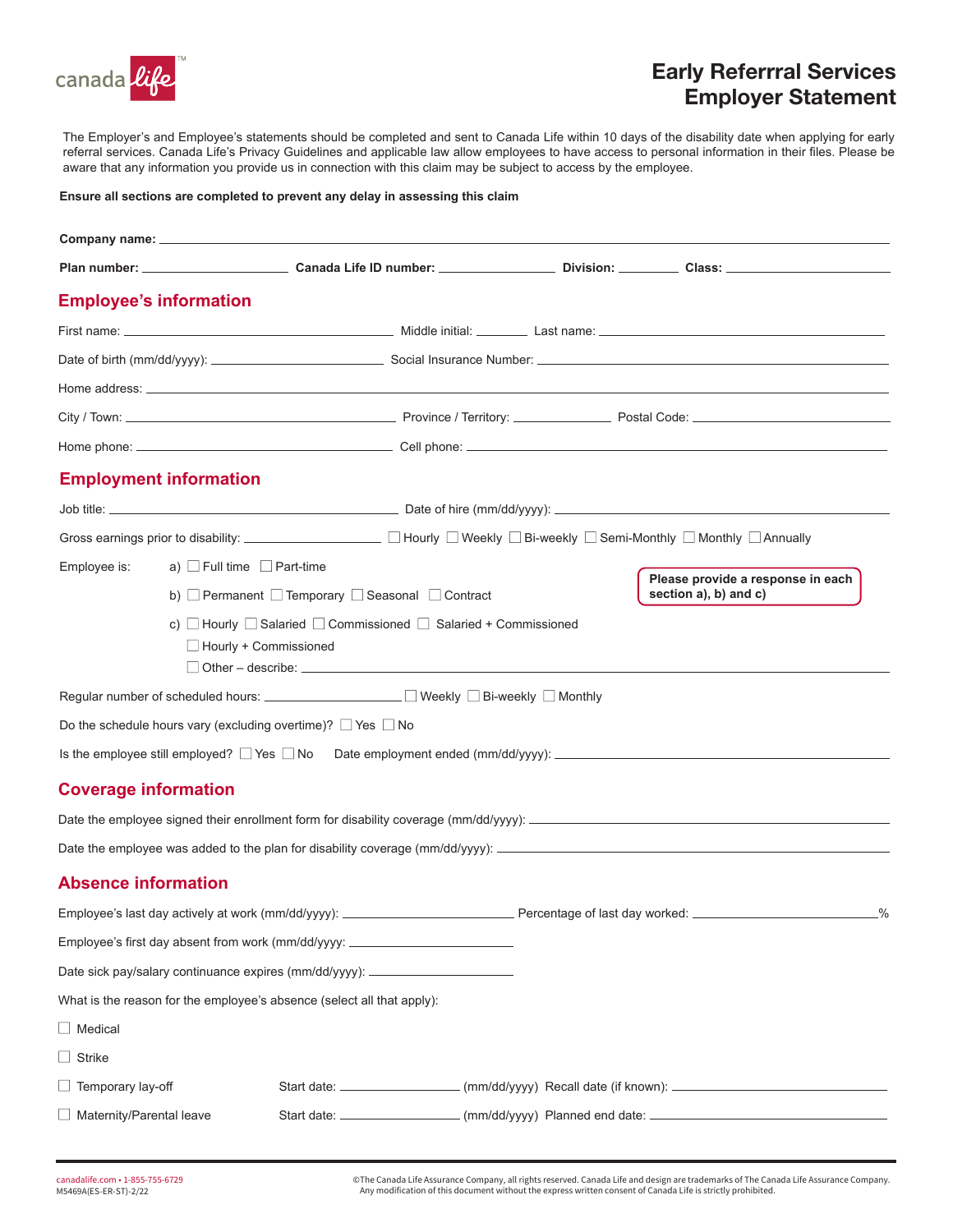#### **Absence information - continued**

| $\Box$ Leave of absence                                                                                                           |                                     |                                                                                                                                         |
|-----------------------------------------------------------------------------------------------------------------------------------|-------------------------------------|-----------------------------------------------------------------------------------------------------------------------------------------|
|                                                                                                                                   |                                     |                                                                                                                                         |
|                                                                                                                                   |                                     | Is this absence due to a work related incident? $\Box$ No $\Box$ Yes Has a Worker's Compensation claim been filed? $\Box$ No $\Box$ Yes |
|                                                                                                                                   |                                     |                                                                                                                                         |
|                                                                                                                                   |                                     |                                                                                                                                         |
| The employee has returned to (select all that apply) $\Box$ Regular hours and duties $\Box$ Modified duties $\Box$ Modified hours |                                     |                                                                                                                                         |
|                                                                                                                                   |                                     |                                                                                                                                         |
| If no, date expected to return (mm/dd/yyyy): __________________________OR                                                         | $\Box$ Unknown                      |                                                                                                                                         |
| Were there any workplace issues leading up to the employee's absence?                                                             | No Yes Unknown                      |                                                                                                                                         |
| Do you anticipate any difficulties with the employee's return to work?                                                            | $\Box$ No $\Box$ Yes $\Box$ Unknown |                                                                                                                                         |
| Do you have any concerns with this claim for disability benefits?                                                                 | $\Box$ No $\Box$ Yes $\Box$ Unknown |                                                                                                                                         |
| Have you remained in contact with this employee?                                                                                  | $\Box$ No $\Box$ Yes $\Box$ Unknown |                                                                                                                                         |
| Have you discussed accomodation options with this employee?                                                                       | $\Box$ No $\Box$ Yes $\Box$ Unknown |                                                                                                                                         |
|                                                                                                                                   |                                     | If yes or unknown to any of these questions, please provide details. A Canada Life representative may contact you to discuss further.   |
|                                                                                                                                   |                                     |                                                                                                                                         |
|                                                                                                                                   |                                     |                                                                                                                                         |

## **Declaration**

| $\Box$ I declare the information I have entered is accurate |  |
|-------------------------------------------------------------|--|
|                                                             |  |
|                                                             |  |
|                                                             |  |
|                                                             |  |
|                                                             |  |
|                                                             |  |

*If submitting this form by fax or email, the Authorized Signature field must be signed. If submitting this form on-line, on-line certification will be applied.*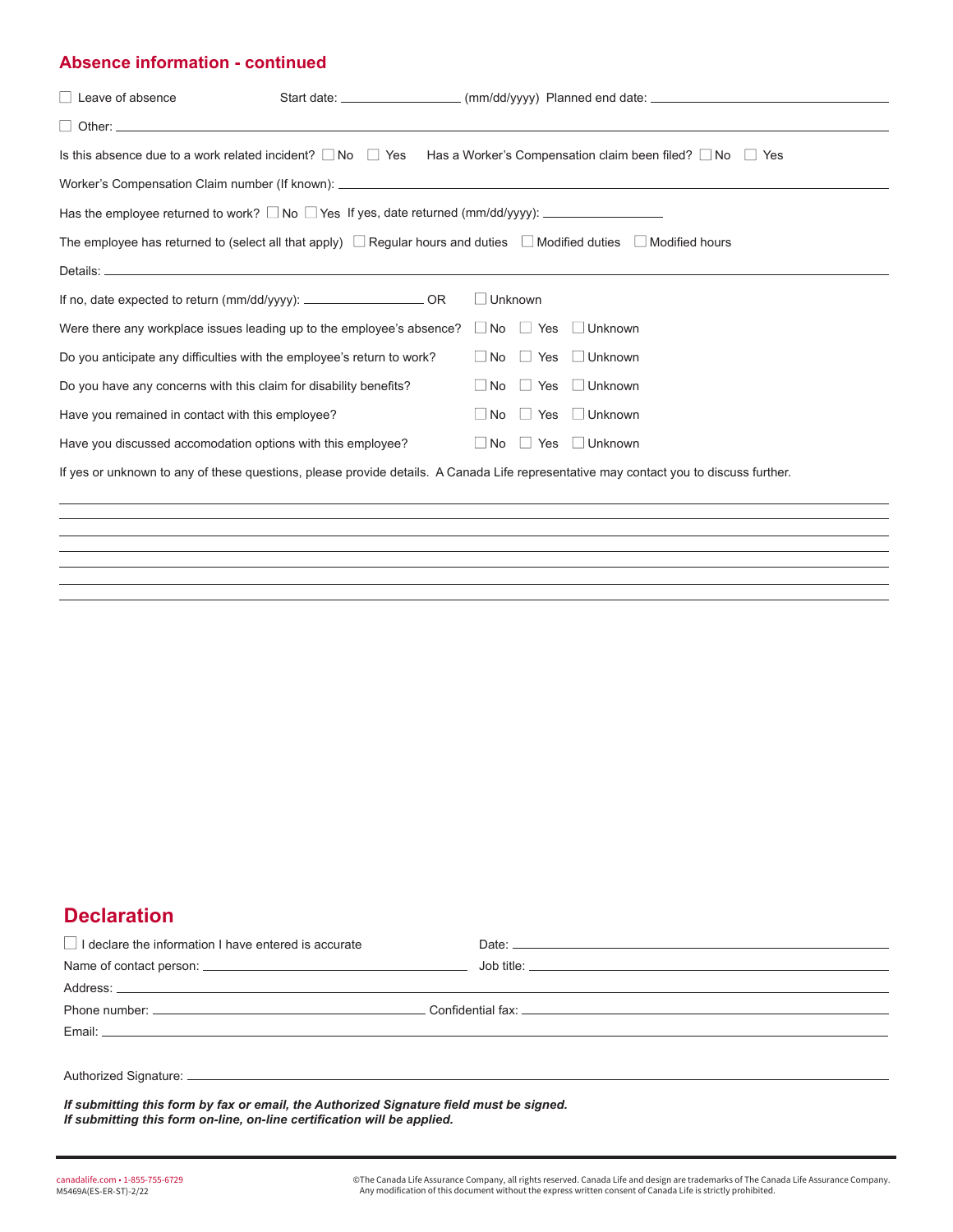

### **PART 1 - To be completed by the Employee's supervisor**

How would you classify the **physical** requirements of the employee's regular job duties?

| Sedentary | Mostly sitting, limited bending, reaching or climbing. Involves handling loads or exerting force up to 10 lbs/4.5 kgs<br>occasionally. For example:<br>Examining and analyzing financial information<br>Administering and marking written tests                                                                                                |
|-----------|------------------------------------------------------------------------------------------------------------------------------------------------------------------------------------------------------------------------------------------------------------------------------------------------------------------------------------------------|
| Light     | Sitting and standing/walking. Occasional bending/stooping, reaching or climbing. Involves handling loads or<br>exerting force between 10 lbs/4.5 kgs and 20 lbs/9.1 kgs occasionally. For example:<br>Preparing and cooking meals<br>Filing materials in drawers and storage boxes                                                             |
| Medium    | Standing/walking, occasional sitting. Frequent bending/stooping, reaching, climbing. Involves handling loads or<br>exerting force between 20 lbs/9.1 kgs and 50 lbs/22.7 kgs occasionally. For example:<br>Measuring, cutting and applying wallpaper<br>Adjusting, repairing or replacing mechanical or electrical components using hand tools |
| Heavy     | Mostly standing/walking. Frequent bending/stooping, reaching, climbing. Involves handling loads or exerting<br>force up to 100 lbs/45.4 kgs occasionally. For example:<br>Shoveling cement into mixers, the maintenance and repair of roads<br>Measuring, cutting and installing drywall                                                       |

#### How would you classify the **cognitive** requirements of the employee's job duties?

| Low             | Repetitive work or work requiring minimal concentration, organization, decision making and/or multi-tasking with<br>basic communication or social interaction. For example:<br>Stocking shelves<br>Ticket taking, greeting customers<br>Light labor or cleaning                                        |
|-----------------|--------------------------------------------------------------------------------------------------------------------------------------------------------------------------------------------------------------------------------------------------------------------------------------------------------|
| Moderate        | Routine work involving some concentration, organization, decision making and/or multi-tasking, communication<br>or social interaction. For example:<br>Quality reviews using a checklist<br>Handling customer purchases with a variety of payment methods<br>Answering phones and directing calls      |
| Moderately high | Detailed work involving a significant level of concentration, organization, decision making, multi-tasking,<br>communication or social interaction<br>Examining and analyzing financial information<br>Operating heavy machinery<br>Driving to customer locations daily for sales/service appointments |
| High            | Specialized, detailed work or safety critical positions involving an extensive level of concentration, organization,<br>decision making, multi-tasking and communication. For example:<br>Examining patients and administering testing/treatment<br>Public transportation, public safety               |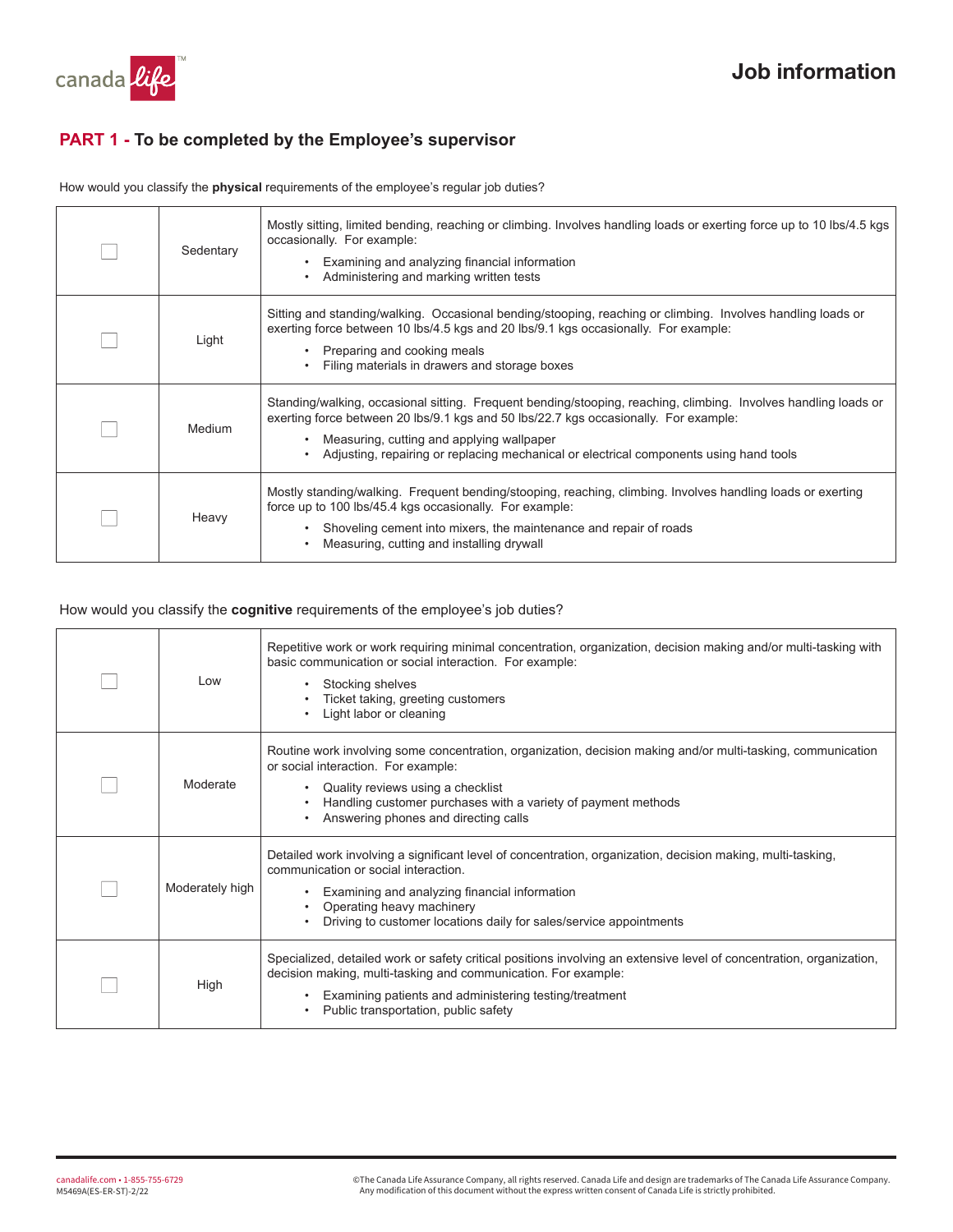| Were any changes made to the employee's job as a result of their medical condition? $\Box$ No $\Box$ Yes                                                    |  |
|-------------------------------------------------------------------------------------------------------------------------------------------------------------|--|
| Please describe the changes and when the changes occurred.                                                                                                  |  |
|                                                                                                                                                             |  |
|                                                                                                                                                             |  |
|                                                                                                                                                             |  |
| Outline the transitional work opportunities (such as modified duties, temporary accommodations, gradual increase of hours) that may exist for the employee: |  |
|                                                                                                                                                             |  |

## **PART 2 – To be completed by the Employee's supervisor**

**Not required if:** 

- **the employee has returned to work or if the absence will be less than 4 weeks.**
- **you have a prepared job description outlining the physical and/or cognitive demands (please attach).**

Select the option that describes how long/how often the employee performs each activity during their normal workday.

| <b>Cognitive Activities</b>  | Constantly<br>$(85-100\%)$ | <b>Frequently</b><br>$(65-84%)$ | <b>Regularly</b><br>$(34-64%)$ | <b>Occasionally</b><br>(33% or less) | Not at all |
|------------------------------|----------------------------|---------------------------------|--------------------------------|--------------------------------------|------------|
| <b>Attention to Detail</b>   |                            |                                 |                                |                                      |            |
| Multi-tasking                |                            |                                 |                                |                                      |            |
| <b>Analysis</b>              |                            |                                 |                                |                                      |            |
| Verbal communication         |                            |                                 |                                |                                      |            |
| Reading/writing              |                            |                                 |                                |                                      |            |
| <b>Memory</b>                |                            |                                 |                                |                                      |            |
| <b>Supervision of others</b> |                            |                                 |                                |                                      |            |

| <b>Physical Endurance</b> | Up to 4 hours<br>continuously | 2-4 hours<br>continuously | 1-2 hours<br>continuously | up to 1 hour<br>continuously | up to 20 mins<br>continuously | Not at all |
|---------------------------|-------------------------------|---------------------------|---------------------------|------------------------------|-------------------------------|------------|
| Sit                       |                               |                           |                           |                              |                               |            |
| <b>Stand</b>              |                               |                           |                           |                              |                               |            |
| <b>Walk</b>               |                               |                           |                           |                              |                               |            |
| <b>Drive</b>              |                               |                           |                           |                              |                               |            |